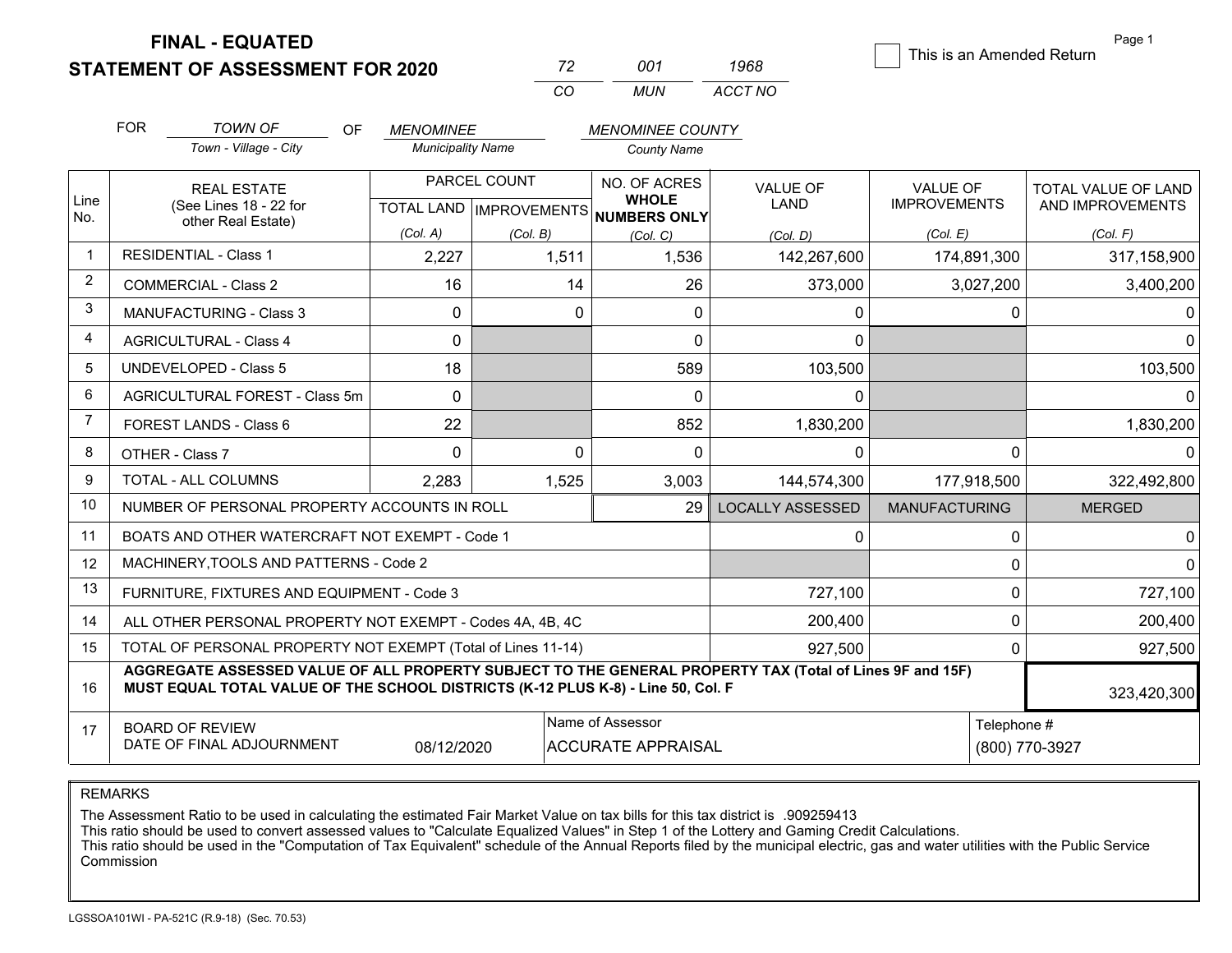# **FOREST CROP AND OTHER EXEMPT LAND**

|   | 2020        | 72 | 001        | 1968    | Page 2 |
|---|-------------|----|------------|---------|--------|
| е | <b>YEAR</b> | CO | <b>MUN</b> | ACCT NO |        |

FOREST LANDS (Line 7) and FOREST CROPS (in this section) - are **NOT** the same

| 18 | (a) PARCELS                                                                                       | Private Forest Crop - Reg Class @ 10¢ per acre<br>(b) ACRES                 |  | (c) ASSESSED VALUE                                                       |  | (d) PARCELS                                                                            | Private Forest Crop - Reg Class @ \$2.52 per acre<br>(e) ACRES |                                                                                                    | (f) ASSESSED VALUE        |  |
|----|---------------------------------------------------------------------------------------------------|-----------------------------------------------------------------------------|--|--------------------------------------------------------------------------|--|----------------------------------------------------------------------------------------|----------------------------------------------------------------|----------------------------------------------------------------------------------------------------|---------------------------|--|
| 19 | (a) PARCELS                                                                                       | (b) ACRES                                                                   |  | Private Forest Crop - Special Class @ 20¢ per acre<br>(c) ASSESSED VALUE |  | (d) PARCELS<br>(e) ACRES                                                               |                                                                | Entered Before 2005 Managed Forest - Ferrous Mining CLOSED @ \$7.87 per acre<br>(f) ASSESSED VALUE |                           |  |
| 20 | (a) PARCELS                                                                                       | Entered Before 2005 Managed Forest - OPEN @ 74 $\phi$ per acre<br>(b) ACRES |  | (c) ASSESSED VALUE                                                       |  | Entered Before 2005 Managed Forest - CLOSED @<br>(d) PARCELS<br>(e) ACRES              |                                                                | \$1.75 per acre<br>(f) ASSESSED VALUE                                                              |                           |  |
| 21 | (a) PARCELS                                                                                       | Entered After 2004 Managed Forest - OPEN @\$2.04 per acre<br>(b) ACRES      |  | (c) ASSESSED VALUE                                                       |  | (d) PARCELS<br>(e) ACRES<br>315                                                        |                                                                | Entered After 2004 Managed Forest - CLOSED @ \$ 10.20 per acre<br>(f) ASSESSED VALUE<br>787,500    |                           |  |
| 22 | (a) County Forest Cropland Acres                                                                  |                                                                             |  | (b) Federal Acres<br>76.8                                                |  | (d) County (NOT FOREST CROP) Acres<br>(c) State Acres<br>23.7                          |                                                                |                                                                                                    | (e) Other Acres<br>295.18 |  |
| 23 | Assessed Value of Omitted Property From Prior Years (Sec. 70.44)<br>(a) REAL ESTATE               |                                                                             |  | (b) PERSONAL                                                             |  | Assessed Value of Sec. 70.43 Corrections of Errors by Assessors<br>(c1) REAL ESTATE    |                                                                | (c2) PERSONAL                                                                                      |                           |  |
|    | Manufacturing Equated Value of Omitted Property From Prior Years (Sec. 70.995)<br>(d) REAL ESTATE |                                                                             |  | (e) PERSONAL                                                             |  | Mfg. Equated Value of Sec.70.43 Corrections of Errors by Assessors<br>(f1) REAL ESTATE |                                                                |                                                                                                    | (f2) PERSONAL             |  |

## **SPECIAL DISTRICTS**

| Line<br>No. | Enter 6-digit<br><b>Special District</b><br>Code (Col. A) | <b>Account</b><br><b>Number</b><br>(Col. B) | <b>Special District Name</b><br>(Col. C) | <b>Locally Assessed Value</b><br>of Real Estate and<br>Personal Property (Col. D) | Mfg Value of Real Estate<br>and Personal Property<br>(Col. E) | <b>Merged Value of</b><br><b>Real Estate and</b><br>Personal Property (Col. F) |
|-------------|-----------------------------------------------------------|---------------------------------------------|------------------------------------------|-----------------------------------------------------------------------------------|---------------------------------------------------------------|--------------------------------------------------------------------------------|
| 24          | 728020                                                    | 0506                                        | LEGEND LAKE PRO & REHAB DISTRICT         | 262,841,000                                                                       |                                                               | 262,841,000                                                                    |
| 25          |                                                           |                                             |                                          |                                                                                   |                                                               |                                                                                |
| 26          |                                                           |                                             |                                          |                                                                                   |                                                               |                                                                                |
| 27          |                                                           |                                             |                                          |                                                                                   |                                                               |                                                                                |
| 28          |                                                           |                                             |                                          |                                                                                   |                                                               |                                                                                |
| 29          |                                                           |                                             |                                          |                                                                                   |                                                               |                                                                                |
| 30          |                                                           |                                             |                                          |                                                                                   |                                                               |                                                                                |
| 31          |                                                           |                                             |                                          |                                                                                   |                                                               |                                                                                |
| 32          |                                                           |                                             |                                          |                                                                                   |                                                               |                                                                                |
| 33          |                                                           |                                             |                                          |                                                                                   |                                                               |                                                                                |
| 34          |                                                           |                                             |                                          |                                                                                   |                                                               |                                                                                |
| 35          |                                                           |                                             |                                          |                                                                                   |                                                               |                                                                                |

LGSSOA101WI-PA - 521C (R. 9-18) (Sec. 70.53)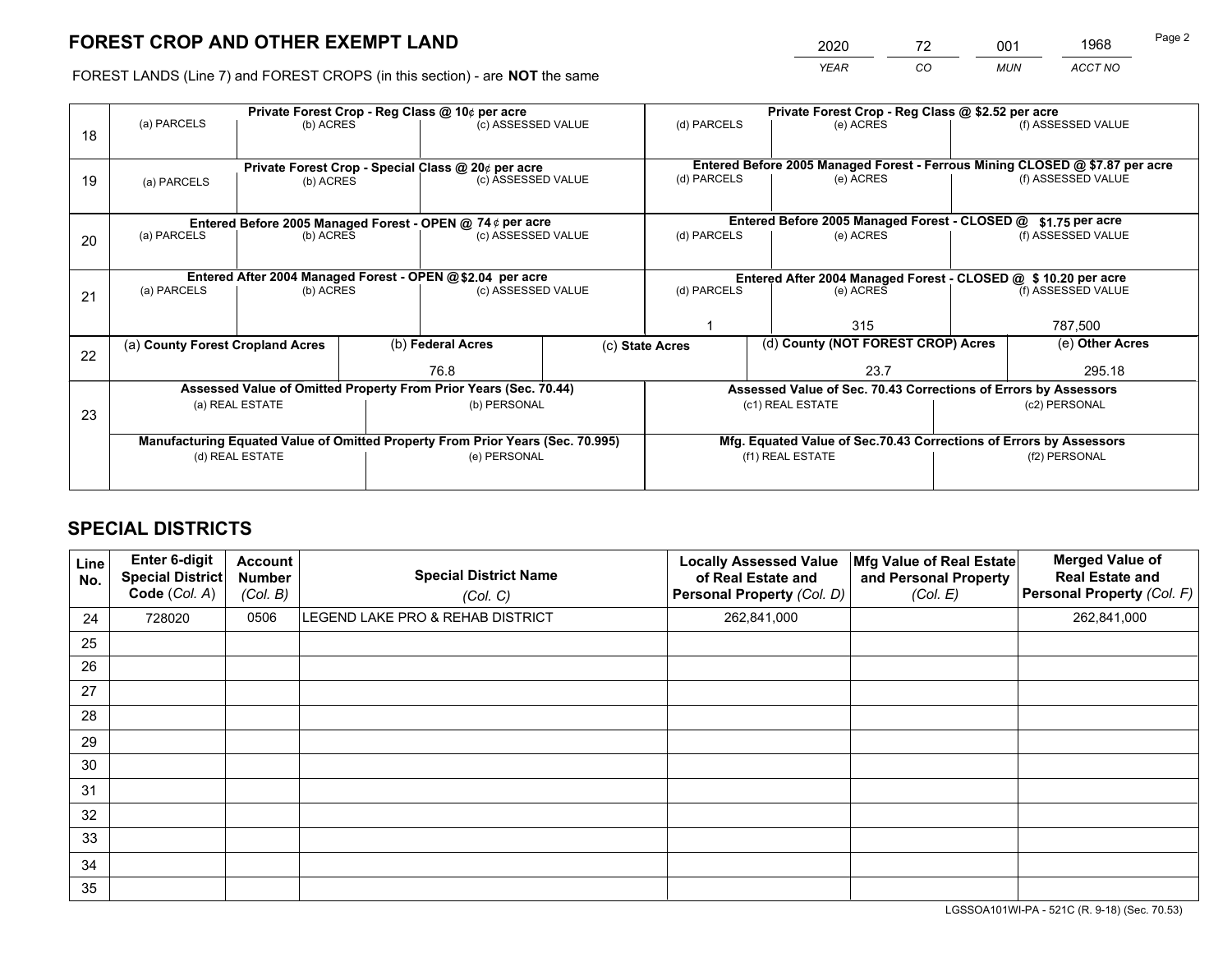|             |                                                                 |                                             |                                                         | <b>YEAR</b>                                                                       | CO<br><b>MUN</b>                                              | ACCT NO                                                                        |
|-------------|-----------------------------------------------------------------|---------------------------------------------|---------------------------------------------------------|-----------------------------------------------------------------------------------|---------------------------------------------------------------|--------------------------------------------------------------------------------|
| Line<br>No. | <b>Enter 6-digit</b><br><b>School District</b><br>Code (Col. A) | <b>Account</b><br><b>Number</b><br>(Col. B) | <b>School District Name</b><br>(Col. C)                 | <b>Locally Assessed Value</b><br>of Real Estate and<br>Personal Property (Col. D) | Mfg Value of Real Estate<br>and Personal Property<br>(Col. E) | <b>Merged Value of</b><br><b>Real Estate and</b><br>Personal Property (Col. F) |
|             | A. SCHOOL DISTRICTS (K-8 and K-12)                              |                                             |                                                         |                                                                                   |                                                               |                                                                                |
| 36          | 723434                                                          | 0443                                        | SCH D OF MENOMINEE INDIAN                               | 323,420,300                                                                       |                                                               | 323,420,300                                                                    |
| 37          |                                                                 |                                             |                                                         |                                                                                   |                                                               |                                                                                |
| 38          |                                                                 |                                             |                                                         |                                                                                   |                                                               |                                                                                |
| 39          |                                                                 |                                             |                                                         |                                                                                   |                                                               |                                                                                |
| 40          |                                                                 |                                             |                                                         |                                                                                   |                                                               |                                                                                |
| 41          |                                                                 |                                             |                                                         |                                                                                   |                                                               |                                                                                |
| 42          |                                                                 |                                             |                                                         |                                                                                   |                                                               |                                                                                |
| 43          |                                                                 |                                             |                                                         |                                                                                   |                                                               |                                                                                |
| 44<br>45    |                                                                 |                                             |                                                         |                                                                                   |                                                               |                                                                                |
| 46          |                                                                 |                                             |                                                         |                                                                                   |                                                               |                                                                                |
| 47          |                                                                 |                                             |                                                         |                                                                                   |                                                               |                                                                                |
| 48          |                                                                 |                                             |                                                         |                                                                                   |                                                               |                                                                                |
| 49          |                                                                 |                                             |                                                         |                                                                                   |                                                               |                                                                                |
| 50          |                                                                 |                                             | TOTAL ASSESSED VALUE OF SCHOOL DISTRICTS (K-8 and K-12) | 323,420,300                                                                       |                                                               | 323,420,300                                                                    |
|             | <b>B.</b><br><b>UNION HIGH SCHOOL DISTRICTS</b>                 |                                             |                                                         |                                                                                   |                                                               |                                                                                |
| 51          |                                                                 |                                             |                                                         |                                                                                   |                                                               |                                                                                |
| 52          |                                                                 |                                             |                                                         |                                                                                   |                                                               |                                                                                |
| 53          |                                                                 |                                             |                                                         |                                                                                   |                                                               |                                                                                |
| 54          |                                                                 |                                             |                                                         |                                                                                   |                                                               |                                                                                |
| 55          |                                                                 |                                             | TOTAL ASSESSED VALUE OF UNION HIGH SCHOOLS              |                                                                                   |                                                               |                                                                                |
|             | C.<br><b>TECHNICAL COLLEGE DISTRICTS</b>                        |                                             |                                                         |                                                                                   |                                                               |                                                                                |
| 56          | 001500                                                          | 0014                                        | NORTH CENTRAL TECHNICAL COLLEGE<br><b>WAUS</b>          | 323,420,300                                                                       |                                                               | 323,420,300                                                                    |
| 57          |                                                                 |                                             |                                                         |                                                                                   |                                                               |                                                                                |
| 58          |                                                                 |                                             |                                                         |                                                                                   |                                                               |                                                                                |
| 59          |                                                                 |                                             | TOTAL ASSESSED VALUE OF TECHNICAL COLLEGES              | 323,420,300                                                                       |                                                               | 323,420,300                                                                    |

2020

72

001

 *I hereby certify, to the best of my knowledge and belief, this form is complete and correct.*

**SCHOOL DISTRICTS**

| Name                |                          | Title | Submission date  |
|---------------------|--------------------------|-------|------------------|
| <b>RUTH WINTER</b>  |                          |       | 2020<br>13<br>08 |
| Phone               | Email address            |       |                  |
| 715<br>799<br>$-58$ | RUTHW@CO.MENOMINEE.WI.US |       |                  |

1968